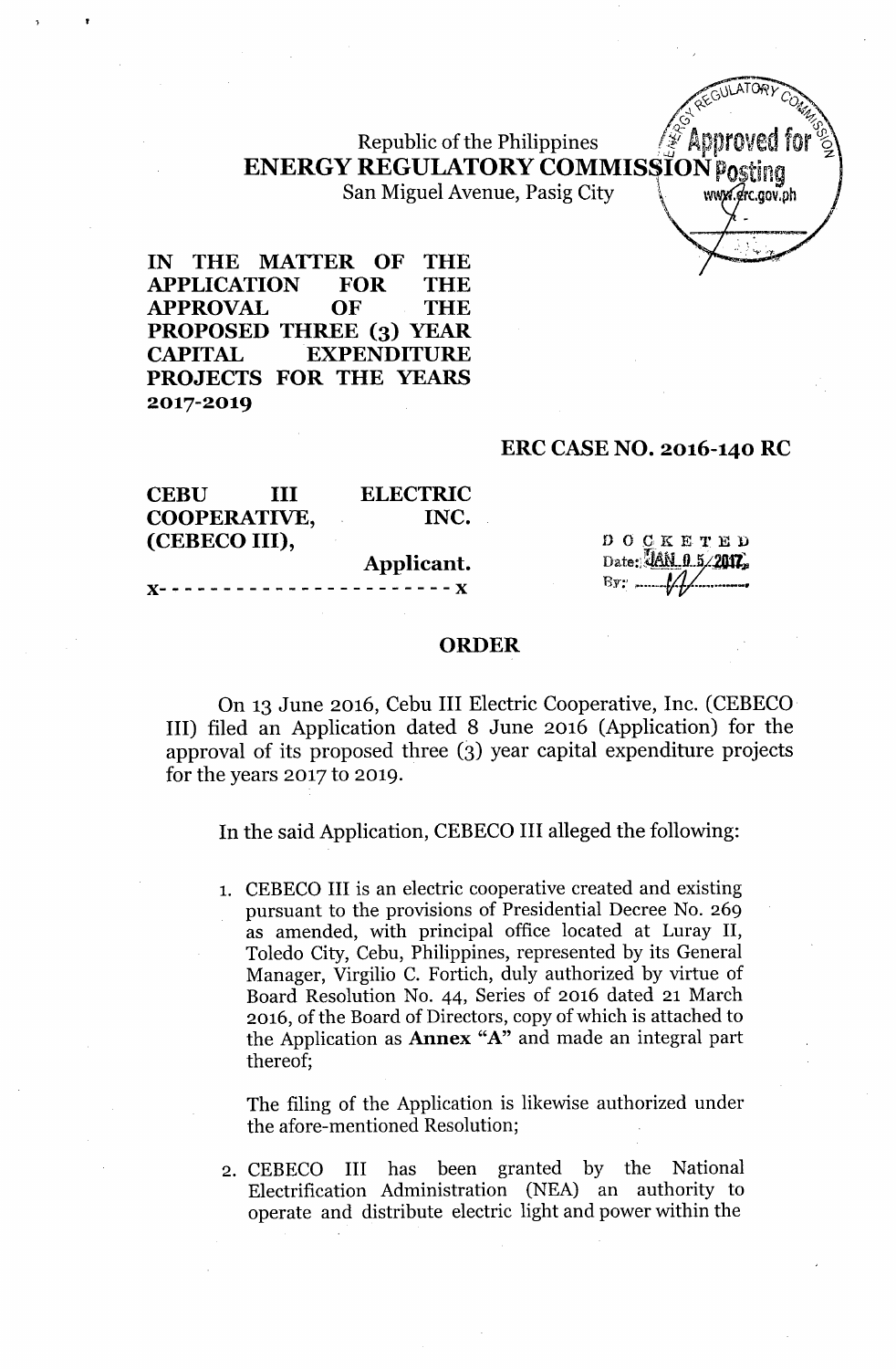#### ERC CASE NO. 2016-140 RC ORDER/22 December 2016 Page  $2$  of 12

coverage area comprising of the City of Toledo and the Municipalities of Aloguinsan, Pinamungajan, Balamban and Asturias all in the Province of Cebu;

#### THE APPLICATION AND ITS PURPOSE

- 3. The Application is filed in compliance with ERC Resolution No. 26, Series of 2009 (A Resolution Amending the Rules for Approval of Regulated Entities' Capital Expenditure Projects)" adopted pursuant to the mandate of Section 43 of Republic Act No. 9136 otherwise known as the Electric Power Industry Reform Act of 2001 (EPIRA) and its implementing Rules and Regulations, which categorically provides that all capital expenditure projects (CAPEX) shall be submitted to and for the approval of the Commission prior to its implementation, in relation to ERC Resolution No. 20, Series of 2011 which sets the timelines for the filing of the instant application;
- 4. The aforecited amended rules was issued by the Commission to ensure the following: 1) that the projects are timely, appropriate, necessary and cost efficient; 2) that the proposed capital projects are consistent with the Distribution Development Plan (DDP), the Philippine Grid Code (PGC), the Philippine Distribution Code (PDC), and other relevant government issuances; and 3) that the procurement of equipment, materials and services are transparent, competitive and compliant with the applicable laws and regulations;
- 5. In accordance with the Amended CAPEX Rules, consistent with the DDP and the PDC, CEBECO III shall acquire, construct and implement the following three (3) year capital expenditure projects with a total approximate cost of One Hundred Forty Three Million Five Hundred Thirty-Eight Thousand Four Hundred Four Pesos (PhP143,538,404.00 );

#### THE PROPOSED CAPITAL EXPENDITURE PROJECTS

#### 5.a.l NETWORK CAPEX PROJECTS

| Project     | <b>Project Description</b>                                                                                                                | Fund   | Amount per Year of Implementation | <b>Total Cost</b> |      |            |
|-------------|-------------------------------------------------------------------------------------------------------------------------------------------|--------|-----------------------------------|-------------------|------|------------|
| Code        |                                                                                                                                           | Source | 2017                              | 2018              | 2019 | (Php)      |
| NCP-<br>001 | Rehab/Uprating/<br>Rerouting of Toledo Feeder<br>1 Phase 1: From Toledo S/S<br>to Bulubugan via 69 kV<br>Underbuilt on 336.4 MCM<br>ACSR. | Bank   | 13,888,629                        |                   |      | 13,888,629 |
| NCP-<br>002 | Rehab/Uprating/Rerouting<br>of Toledo Feeder 1 Phase 2:<br>Bulubugan<br>From<br>to                                                        | Bank   | 6,669,982                         |                   |      | 6,669,982  |

#### **SAFETY PROJECTS**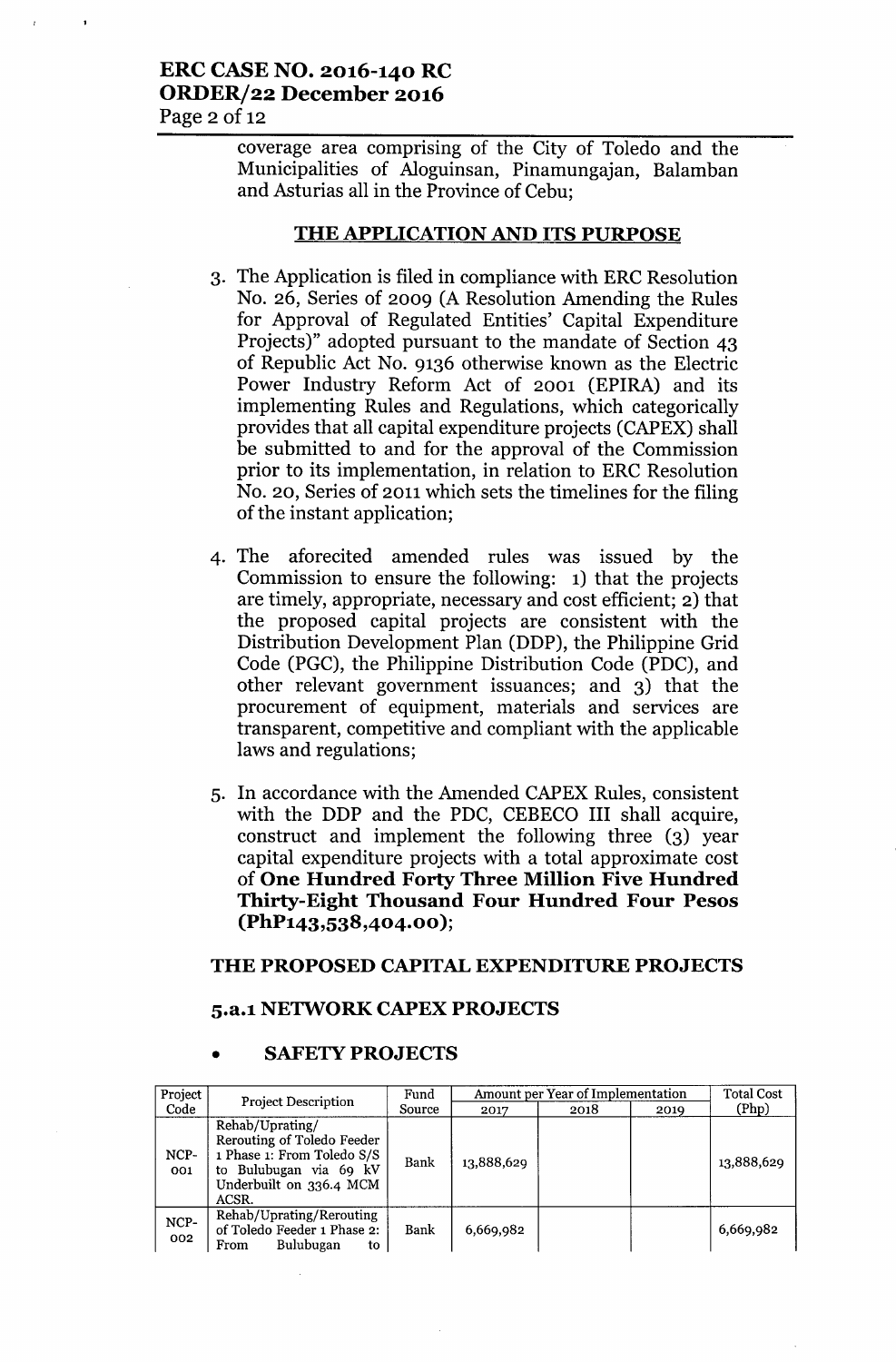## **ERC CASE NO. 2016-140 RC ORDER/22 December 2016 Page 3** of 12

 $\mathbf{r}$ 

 $\sim 3$ 

|                 | Pinamungajan S/S via 69<br>kV Underbuilt on Steel<br>Poles using 336.4 MCM<br>ACSR.                                                                        |      |           |         |         |            |
|-----------------|------------------------------------------------------------------------------------------------------------------------------------------------------------|------|-----------|---------|---------|------------|
| NCP-<br>003     | Rehab/Rerouting/Recondu<br>ctoring of Toledo Feeder 1<br>From Pina S/S to Dakit,<br>Bonbon and Cement Plant<br>via Triple Circuit Design via<br>$4/0$ ACSR | Bank | 7,653,478 |         |         | 7,653,478  |
| NCP-            | <b>Installation of Gang Type</b>                                                                                                                           |      |           |         |         |            |
| 004             | <b>Disconnect Switches</b>                                                                                                                                 | Bank | 600,000   | 350,000 | 375,000 | 1,325,000  |
| NCP-<br>005     | <b>Installation of Disconnect</b><br>Switches                                                                                                              | Bank | 650,000   | 780,000 | 910,000 | 2,340,000  |
| NCP-<br>006     | Installation of Fuse Cutouts                                                                                                                               | Bank | 418,000   | 498,960 | 586,971 | 1,503,931  |
| Sub-Total (PhP) |                                                                                                                                                            |      |           |         |         | 33,381,020 |

# **• POWER QUALITY PROJECTS**

| Project<br>Code | <b>Project Description</b>                                                                 | Fund<br>Source | 2017      | Amount per Year of Implementation<br>2018 | 2019       | <b>Total Cost</b><br>(Php) |
|-----------------|--------------------------------------------------------------------------------------------|----------------|-----------|-------------------------------------------|------------|----------------------------|
| NCP-<br>007     | Construction of 13 km, 69<br>kV Subtrans on 336.4<br>MCM Conductors from<br>Toledo to Poog | Bank           |           |                                           |            |                            |
| NCP-<br>008     | Rehab and Uprating of<br>Poog to DASUNA Line<br>Section (Lutopan Feeder<br>3)              | Bank           | 1,861,591 |                                           |            | 1,861,591                  |
| NCP-<br>009     | Repair<br>and<br>Refurbishment of $10/12.5$<br><b>MVA Power Transformer</b>                | Bank           | 4,468,564 |                                           |            | 4,468,564                  |
| $NCP-$<br>010   | Construction of $5/6.25$<br><b>MVA Asturias Substation</b>                                 | Bank           |           | 27,000,000                                |            | 27,000,000                 |
| Sub-Total (PhP) |                                                                                            |                |           |                                           | 33,330,155 |                            |

## **5.a.2. OTHER NETWORK CAPEX PROJECTS**

| ONCP-<br>001    | Installation of Amorphous<br>Distribution Transformers | Bank | 4,740,600 | 5,476,400 | 6,327,450  | 16,544,450 |
|-----------------|--------------------------------------------------------|------|-----------|-----------|------------|------------|
| ONCP-<br>002    | Installation<br><b>Service</b><br>οt<br>Drop Wire      | Bank | 3,656,048 | 2,145,110 | 2,252,365  | 8,053,523  |
| ONCP-<br>003    | <b>Metering</b><br>Purchase<br>οt<br>Equipment         | Bank | 4,373,494 | 6,245,067 | 6,557,530  | 17,176,091 |
| Sub-Total (PhP) |                                                        |      |           |           | 41,774,064 |            |

## **5.a.3. NON-NETWORK CAPEX PROJECTS**

| NNCP-<br>001 | Acquisition and<br>Installation of SCADA<br>System      | Bank | 450,000   | 1,800,000 | 1,200,000 | 3,450,000  |
|--------------|---------------------------------------------------------|------|-----------|-----------|-----------|------------|
| NNCP-<br>002 | Purchase of Vehicles                                    | Bank | 6,630,000 | 7,736,500 | 2,343,326 | 16,709,826 |
| NNCP-<br>003 | <b>Purchase of Test</b><br>Equipment                    | Bank | 1,100,000 |           | 2,550,000 | 3,650,000  |
| NNCP-<br>004 | Purchase of Line<br>Maintenance Tools                   | Bank |           | 880,000   |           | 880,000    |
| NNCP-<br>005 | <b>Purchase of Safety</b><br>Apparel                    | Bank | 715,000   | 747,500   | 780,000   | 2,242,500  |
| NNCP-<br>006 | Acquisition of Lot and Site<br>Development              | Bank |           |           | 2,000,000 | 2,000,000  |
| NNCP-<br>007 | Acquisition of Lot for<br>Asturias Area Office          | Bank |           |           | 1,000,000 | 1,000,000  |
| NNCP-<br>008 | <b>Construction of Asturias</b><br>Area Office Building | Bank |           |           | 1,250,000 | 1,250,000  |
| NNCP-        | Purchase of Tools and                                   | Bank | 327,150   | 18,000    | 58,000    | 403,150    |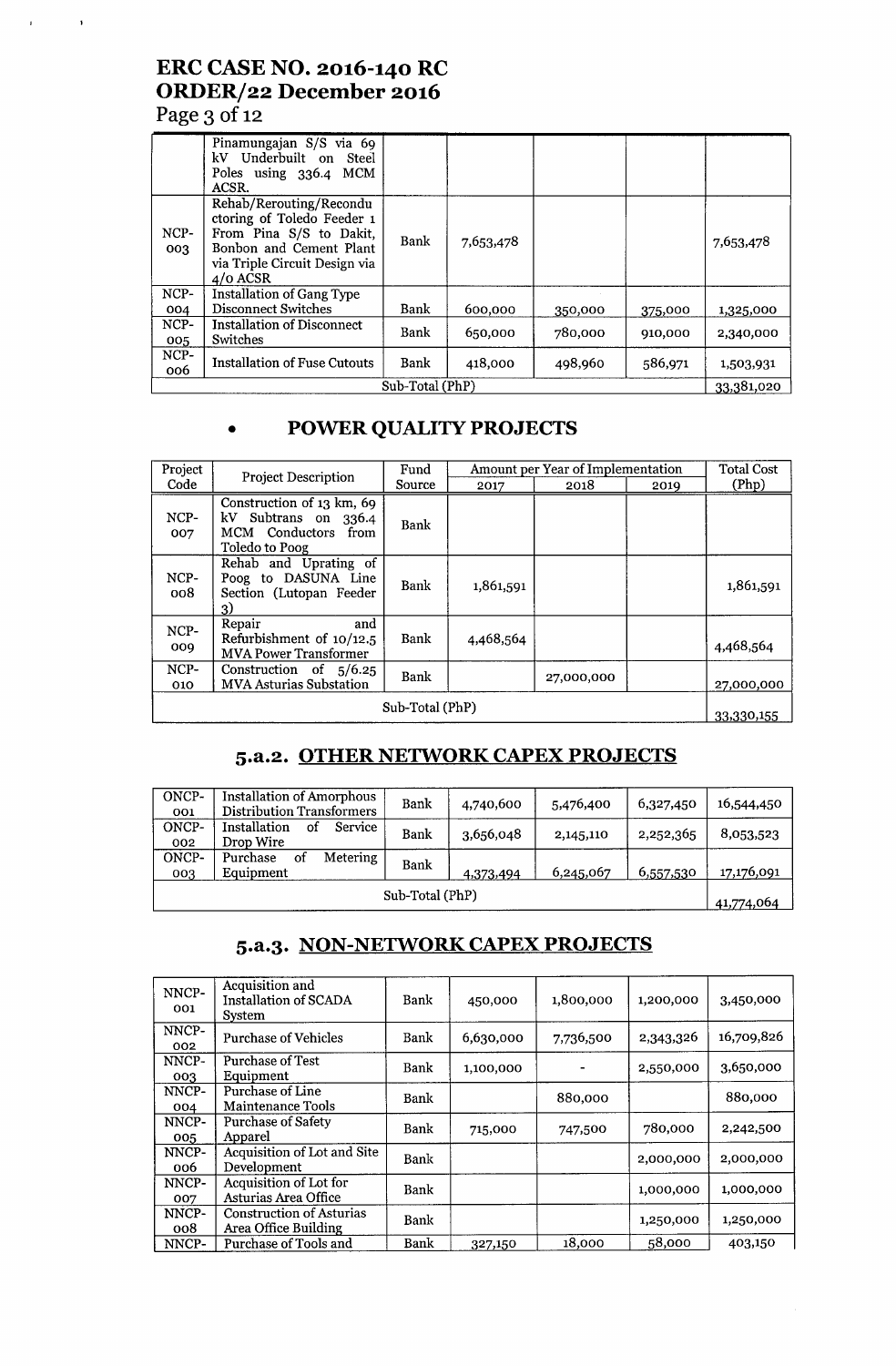## **ERC CASE NO. 2016-140 RC ORDER/22 December 2016 Page 4** of 12

 $\overline{1}$ 

 $\bar{\mathbf{r}}$ 

| 009             | Equipment                                     |      |           |         |            |           |
|-----------------|-----------------------------------------------|------|-----------|---------|------------|-----------|
| NNCP-<br>010    | <b>Bagonan Renovation</b>                     | Bank | 500,000   |         |            | 500,000   |
| NNCP-<br>011    | Purchase of IT Softwares<br>and Hardwares     | Bank | 1,213,607 | 437,275 | 493,886    | 2,144,768 |
| NNCP-<br>012    | Purchase of<br>Communication<br>Equipment     | Bank | 66,500    | 89,909  | 97,100     | 253,509   |
| NNCP-<br>013    | Purchase of Meter<br><b>Reading Equipment</b> | Bank | 64,000    | 67,200  | 70,560     | 201,760   |
| NNCP-<br>014    | Purchase of Office<br>Equipment               | Bank | 220,000   | 50,400  | 97,252     | 367,652   |
| Sub-Total (PhP) |                                               |      |           |         | 35,053,165 |           |

## **SUMMARY OF PROJECTS:**

| Capital<br>Expenditure              | Source of Funds |             | Project Costs<br>to be | <b>Annual Project Costs</b> |            |            |  |
|-------------------------------------|-----------------|-------------|------------------------|-----------------------------|------------|------------|--|
| Project Type                        |                 |             | Financed               | 2017                        | 2018       | 2019       |  |
| <b>Network CAPEX Projects</b>       |                 |             |                        |                             |            |            |  |
| Safety                              |                 | Bank        | 33,381,020             | 29,880,089                  | 1,628,960  | 1,871,971  |  |
| <b>Power Quality</b>                |                 | Bank        | 33,330,155             | 6,330,155                   | 27,000,000 |            |  |
|                                     |                 | Sub-total   |                        | 36,210,244                  | 28,628,960 | 1,871,971  |  |
| <b>Other Network CAPEX Projects</b> |                 |             |                        |                             |            |            |  |
| Service Drop<br>Wire                |                 | Bank        | 8,053,523              | 3,656,048                   | 2,145,110  | 2,252,365  |  |
| Metering<br>Equipment               |                 | <b>Bank</b> | 17,176,091             | 4,373,494                   | 6,245,067  | 6,557,530  |  |
| Distribution<br><b>Transformers</b> | Bank            |             | 16,544,450             | 4,740,600                   | 5,476,400  | 6,327,450  |  |
|                                     |                 |             | Sub-total              | 12,770,142                  | 13,866,577 | 15,137,345 |  |
| Non - Network CAPEX Projects        |                 |             |                        |                             |            |            |  |
| <b>SCADA</b>                        |                 | Bank        | 3,450,000              | 450,000                     | 1,800,000  | 1,200,000  |  |
| <b>Vehicles</b>                     |                 |             | 16,709,826             | 6,630,000                   | 7,736,500  | 2,343,326  |  |
| <b>Test Equipment</b>               |                 | <b>Bank</b> | 3,650,000              | 1,100,000                   |            | 2,550,000  |  |
| <b>Line Maintenance Tools</b>       |                 | Bank        | 880,000                |                             | 880,000    |            |  |
| <b>Safety Apparel</b>               |                 | <b>Bank</b> | 2,242,500              | 715,000                     | 747,500    | 780,000    |  |
| Land                                |                 | Bank        | 3,000,000              |                             |            | 3,000,000  |  |
| Building                            |                 | <b>Bank</b> | 1,750,000              | 500,000                     |            | 1,250,000  |  |
| <b>Tools and Equipment</b>          |                 | Bank        | 403,150                | 327,150.00                  | 18000      | 58,000     |  |
| IT Softwares and<br>Hardwares       |                 | Bank        | 2,144,768              | 1,213,607                   | 437,275    | 493,886    |  |
| Communication                       |                 | <b>Bank</b> | 253,509                | 66,500                      | 89,909     | 97,100     |  |
| <b>Meter Reading</b><br>Equipment   |                 | <b>Bank</b> | 201,760                | 64,000                      | 67,200     | 70,560     |  |
| Office Equipment                    |                 | <b>Bank</b> | 367,652                | 220,000                     | 50,400     | 97,252     |  |
|                                     |                 |             | Sub-total              | 11,286,257                  | 11,826,784 | 11,940,124 |  |
| GRAND TOTAL per Year (in PhP)       |                 |             | 60,266,643             | 54,322,321                  | 28,949,440 |            |  |

#### **S.b. TYPE OF THE CAPITAL EXPENDITURE PROJECTS IN ACCORDANCE WITH SECTION 2.3 OF RESOLUTION NO. 26, SERIES OF 2009**

**S.b.l** As **described above in Section S.a.l, the projects are categorized as Network CAPEX which will**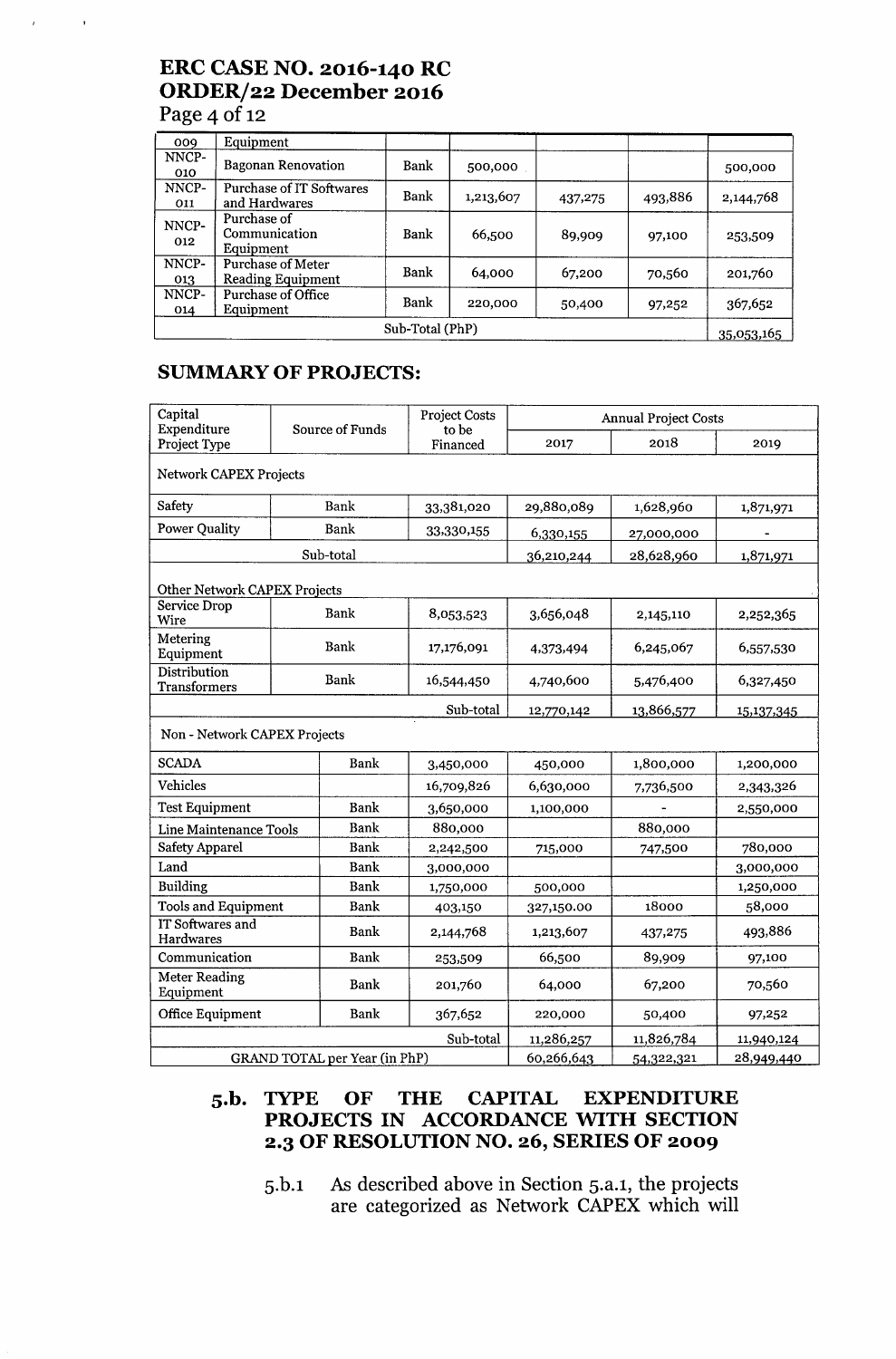#### ERC CASE NO. 2016-140 RC ORDER/22 December 2016 Page 5 of 12

address safety, power quality and reliability of the distribution system of CEBECO III;

- 5.b.2. The Other Network CAPEX projects as shown in 5.a.2 are necessary in terms of additional distribution transformers, meters and metering materials due to annual customer growth as forecasted including replacement; and
- 5.b.3 The Non-Network CAPEX projects of CEBECO III as categorized and indicated in 5.a.3 will enhance its capability in responding to customer requests and concerns for better and efficient electric service. Further, its facilities and equipment will be responsive to the quality service that the consumers deserve;

#### JUSTIFICATION OF THE CAPITAL PROJECTS

- 6. With the prevailing situation in the electric power industry vis-à-vis the consumers' demand, CEBECO III deems it appropriate to embark on asset development and expansion in order to meet the growing demands;
- 7. The procurement of the aforementioned projects are necessary in the schedules provided, otherwise service decline is imminent, to the prejudice of the consumers;
- 8. If a force majeure or fortuitous event, as the case may be, occurs, CEBECO III shall seek the ERC's confirmation of the implementation of the capital projects arising from such event;

#### RELATED AND INDISPENSABLE DOCUMENTS

9. Consistent with the requirement of the filing of applications for approval of capital projects, Applicant attached and made an integral part of this Application the detailed justifications, related and indispensable documents chronologically arranged and contained in Annex "B" thereof;

#### BOARD APPROVAL OF THE PROPOSED PROJECTS

10. Finding the proposed capital expenditure projects reasonable, appropriate, necessary and beneficial to the consumers, it being envisioned to further their interests; there being no adverse effects on its implementation, but rather results to service decline if not achieved and implemented on the periods it is projected to occur, the Board of Directors of CEBECO III passed Resolution No.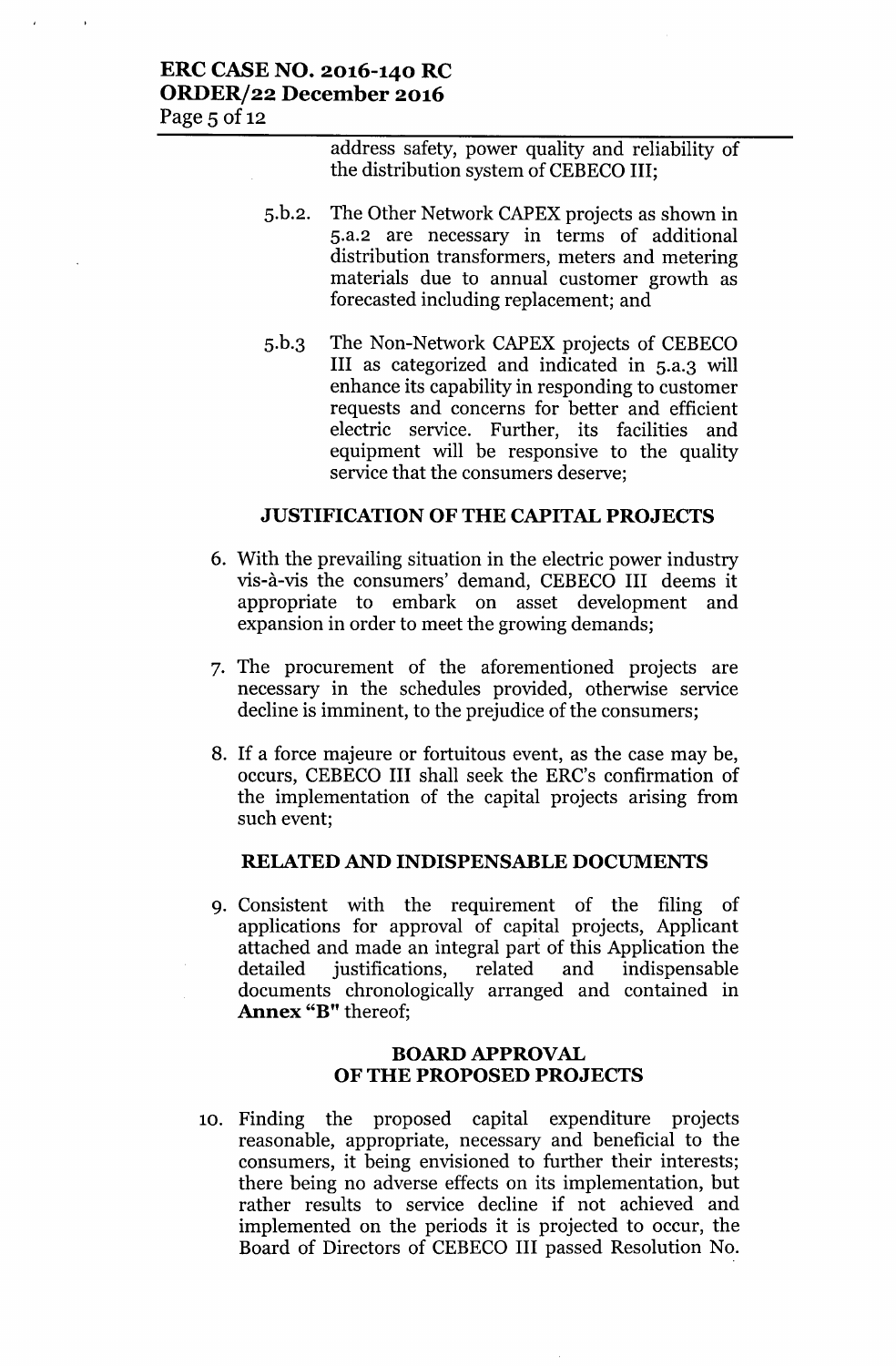#### ERC CASE NO. 2016-140 RC ORDER/22 December 2016 Page  $6$  of 12

43, Series of 2016 dated 21 March 2016 approving the proposed CAPEX, copy of which is attached to the Application as Annex "C";

- 11. Information on the proposed capital projects had been widely disseminated through posting in conspicuous places of the City of Toledo and the Municipalities of Aloguinsan, Pinamungajan, Balamban and Asturias, all in the Province of Cebu as certified to by Engr. Edgardo H. Hernaez Jr., employee of CEBECO III tasked to undertake such dissemination. A copy of the said information on the proposed capital projects is attached to the Application as Annex "D". The Notices posted in the areas aforementioned specifically contained the following:
	- a. the proposed projects;
	- b. the reasons for proposing said projects;
	- c. the source of fund for the said projects;
	- d. indicative rate impact of the said project.

#### SOURCE OF FUNDS FOR THE PROJECTS

- 12. In the implementation of the proposed projects, CEBECO III shall utilize the Reinvestment Fund for Sustainable Capital Expenditures (RFSC) and the big part shall be sourced through loans from interested lenders/financial institutions that shall charge the least interest. A separate application for authority to secure loan shall be filed with the Commission;
- 13. The implementation of the proposed CAPEX shall bring forth an indicative rate impact of PhPo.0734 as follows:

|                                                                         | 2011-2013   | 2014-2016    | 2017        | 2018           | 2019         | Total         |
|-------------------------------------------------------------------------|-------------|--------------|-------------|----------------|--------------|---------------|
| kWh Sales                                                               | 277,669,460 | 330,583,264  | 126,948,814 | 134,380,551    | 141,899,758  | 1,011,481,846 |
| Approved RFSC Rate, PhP/KWh                                             | 0.2508      | 0.2508       | 0.2508      | 0.2508         | 0.2508       | 0.2508        |
| Cash balance beginning, PhP,<br>excess/(shortfall)                      | 5,475,413   | (33,903,280) | 7,654,320   | (18, 249, 961) | (47,794,261) | 5,475,413     |
| <b>CASH INFLOWS</b>                                                     |             |              |             |                |              |               |
| Current year RFSC Collection,<br>PhP                                    | 69,639,501  | 82,910,283   | 31,838,762  | 33,702,642     | 35,588,459   | 253,679,647   |
| 50% income on leased<br>properties, PhP                                 | 540,761     | 540,761      | 180,254     | 180,254        | 180,254      | 1,622,284     |
| Subsidy                                                                 | 9,622,438   | 14,292,881   |             |                |              | 23,915,319    |
| Loan proceeds from financial<br>institutions, PhP (Capex 2011-<br>2013) |             | 98,225,508   | 52,095,003  | 7,000,000      |              | 157,320,511   |
| Loan proceeds from financial<br>institutions, PhP (Capex 2014-<br>2016) |             | 146,343,213  | 10,197,914  |                |              | 156,541,127   |
| Loan proceeds from financial<br>institutions, PhP (Capex 2017-<br>2019) |             |              | 60,266,643  | 54,322,321     | 28,949,439   | 143,538,404   |
| Total Cash Inflows, PhP                                                 | 79,802,699  | 342,312,646  | 154,578,576 | 95,205,217     | 64,718,152   | 736,617,291   |

#### RATE IMPACT CALCULATION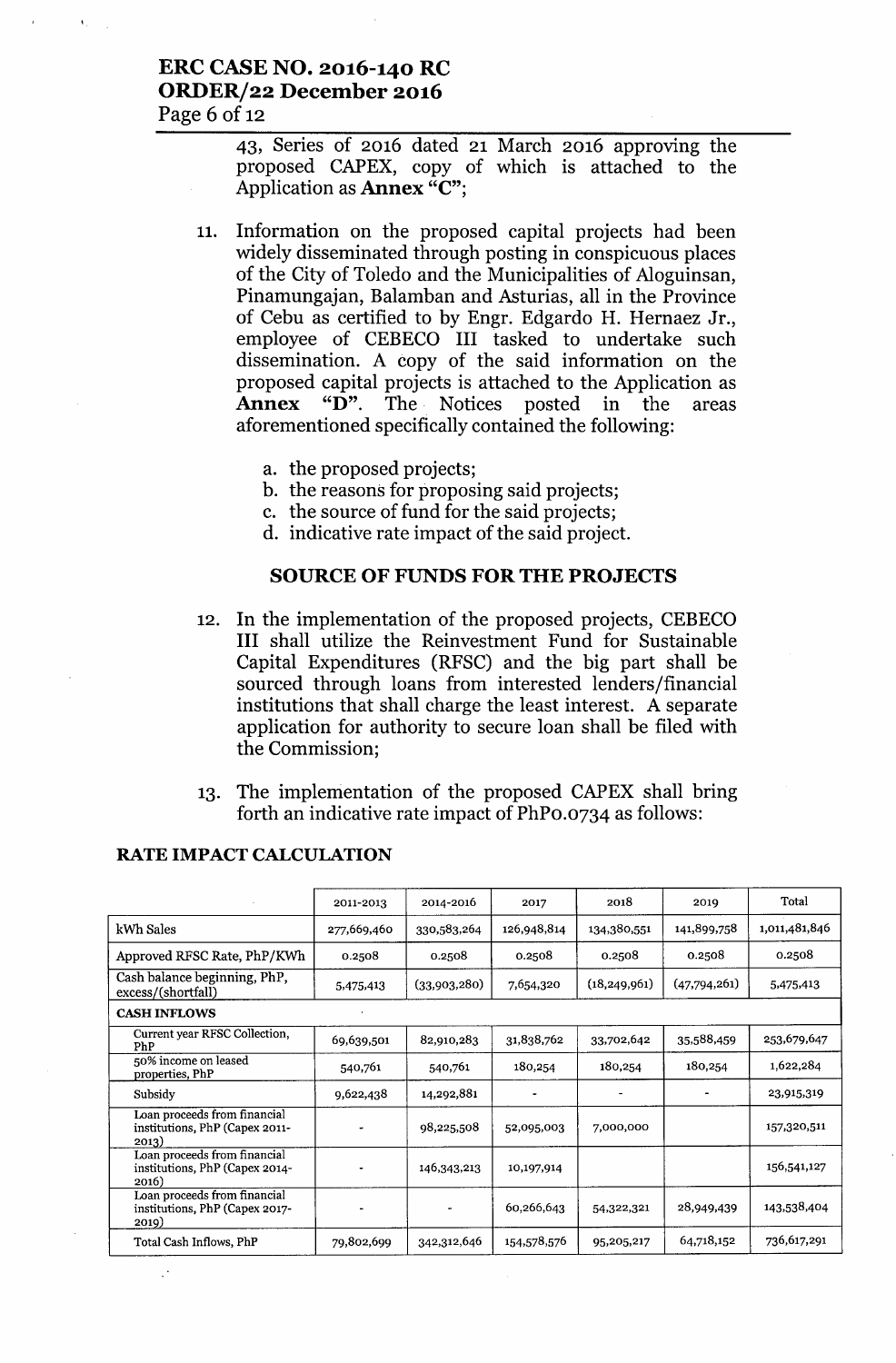### **ERC CASE NO. 2016-140 RC ORDERJ22 December 2016** Page  $7$  of 12

| <b>Available cash for</b><br>disbursement, PhP             | 85,278,112   | 308,409,366 | 162,232,897    | 76,955,257   | 16,923,891     | 742,092,704    |
|------------------------------------------------------------|--------------|-------------|----------------|--------------|----------------|----------------|
| <b>CASH OUTFLOWS</b>                                       |              |             |                |              |                |                |
| CAPEX Requirement, PhP (2011)<br>to $2013$ )               | 96,216,523   | 46,903,784  | 52,095,003     | 7,000,000    |                | 202,215,309    |
| CAPEX Requirement, PhP (2014)<br>to $2016$                 |              | 196,042,558 | 10,197,914     |              |                | 206,240,471    |
| CAPEX Requirement, PhP (2017<br>to 2019)                   |              |             | 60,266,643     | 54,322,321   | 28,949,439     | 143,538,404    |
| Previous Loan Amortization with<br>NEA. PhP                | 21,443,883   | 2,749,684   |                |              |                | 24, 193, 567   |
| Previous Loan Amortization with<br>PNB, PhP                |              | 26,116,748  | 12,759,150     | 10,686,928   | 7,204,356      | 56,767,182     |
| New Loan Amortization with<br>PNB, 2011-2013               |              | 6,442,615   | 14,040,741     | 14,586,774   | 14,049,977     | 49,120,106     |
| New Loan Amortization with<br>PNB, 2014-2016               |              | 20,907,465  | 21,692,298     | 20,989,828   | 20,288,504     | 83,878,095     |
| Sheet1                                                     |              |             | 8,979,108      | 16,756,250   | 20,475,721     | 46,211,078     |
| ERC Permit Fees, PhP (Capex<br>2011-2013)                  | 1,520,986    |             |                |              |                | 1,520,986      |
| ERC Permit Fees, PhP (Capex<br>2014-2016)                  |              | 1,592,194   |                |              |                | 1,592,194      |
| ERC Permit Fees, PhP (Capex<br>2017-2019)                  |              |             | 452,000        | 407,417      | 217,121        | 1,076,538      |
| Total Cash Outflows, PhP                                   | 119,181,392  | 300,755,046 | 180,482,857    | 124,749,518  | 91,185,118     | 816,353,931    |
| Cash balance ending, PhP.<br>excess/(shortfall)            | (33,903,280) | 7,654,320   | (18, 249, 961) | (47,794,261) | (74, 261, 227) | (74, 261, 227) |
| <b>Rate Impact on RFSC, PhP/KWh,</b><br>excess/(shortfall) | (0.1221)     | 0.0232      | (0.1438)       | (0.3557)     | (0.5233)       | (0.0734)       |

#### **COMPLIANCE WITH PRE-FILING REQUIREMENTS**

- 14. In compliance with Section 2, Rule 6 of the ERC Rules of Practice and Procedure, copies of Application together with all its annexes and accompanying documents had been furnished by CEBECO III the Legislative Body of the City of Toledo, where CEBECO III principally operates and the Legislative Body of the Province of Cebu. Likewise the Application was published in The Freeman, a newspaper of general circulation within the franchise area of the CEBECO III;
- 15. As proof of such compliances is the Affidavit of Service executed by Kareen T. Pagdalian, an employee of CEBECO III, and the first page of the Application bearing the stamp "RECEIVED", attached to the Application as Annex "E", "F" **and** "G", and the Affidavit of Publication executed by the Editor, and original copy of the issue showing the published application, copies of which are attached to the Application as Annexes "H" **and** "I", respectively;
- 16. Moreover, prior to the filing of the Application, a pre-filing conference with the concerned staff of the Commission was conducted pursuant to Section 4 of Rule 6, and for purposes of determining completeness of the supporting documents attached to the Application;
- 17. CEBECO III respectfully prays: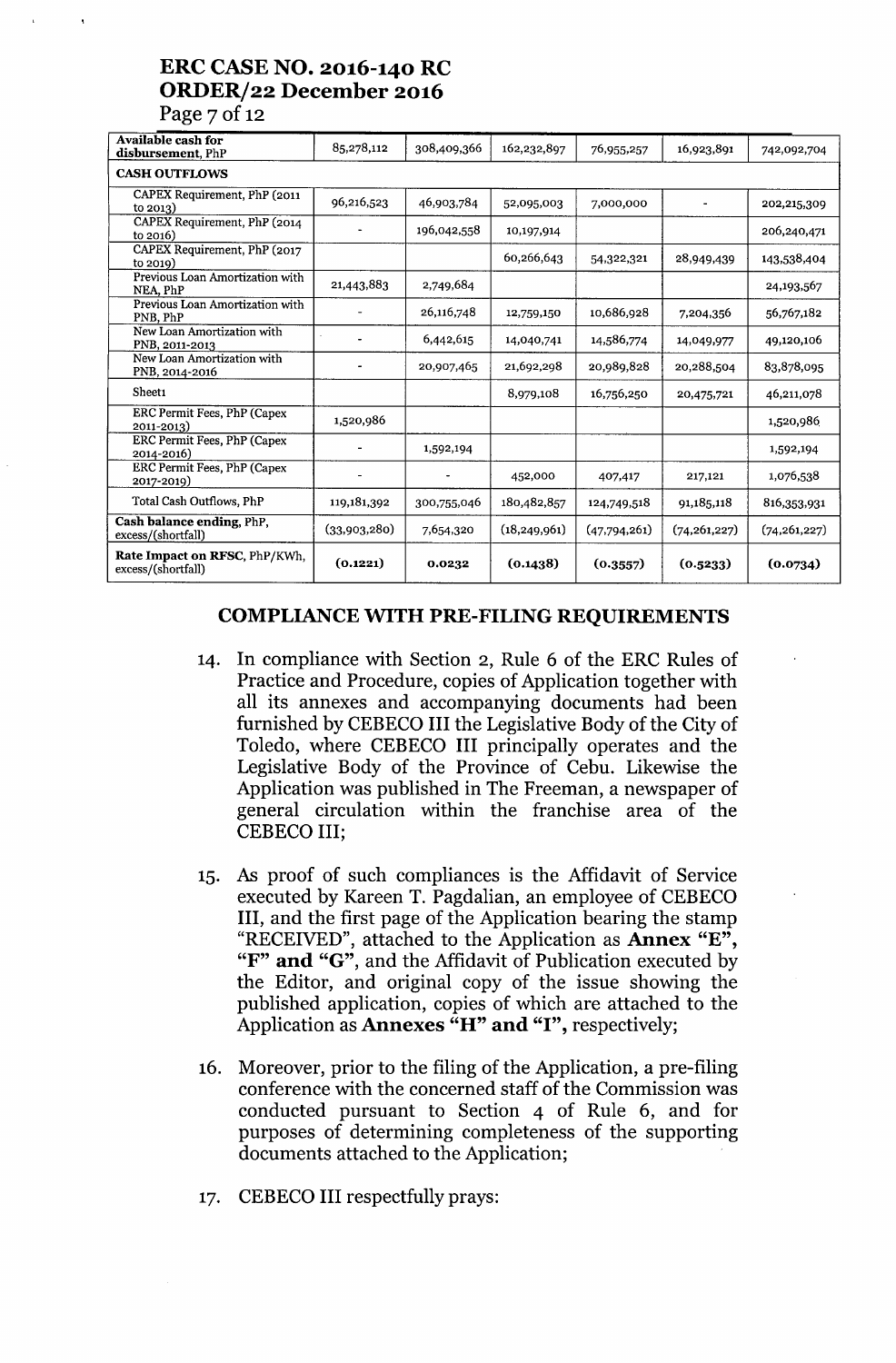### ERC CASENO. 2016-140 RC ORDER/22 December 2016 Page 8 of 12

- a. That after due notice and hearing, the proposed capital projects/expenditures subject of the application be APPROVED, declared just, reasonable, and equitable pursuant to the provisions of ERC Resolution No. 26, Series of 2009, and other related laws, rules and regulations; and
- b. That CEBECO III be allowed/authorized to recover from<br>the members-consumers its expenditures/costs the members-consumers incurred in the implementation of the Capital Expenditure Projects.

On 15 September 2016, the Commission issued an *Order* setting the instant Application for initial hearing on 12 January 2017.

On 09 December 2016, CEBECO III filed an *Urgent Motion for Resetting* due to conflict with the hearing schedule of another application handled by the same counsel.

Finding the said *Motion* to be meritorious, on 12 December 2016, the Commission issued an *Order* granting the same and cancelling the hearing set on 12 January 2017.

NOW, THEREFORE, the said hearing is hereby reset on 01 February 2017 at ten o'clock in the morning (10:00 A.M.) at the CEBECO Ill's Main Office, Luray II, Toledo City, Cebu, for determination of compliance with the jurisdictional requirements, expository presentation, Pre-trial Conference, and presentation of evidence.

Accordingly, CEBECO III is hereby directed to:

- 1) Cause the publication of the attached Notice of Public Hearing in two (2) newspapers of nationwide circulation in the Philippines at its own expense, twice (2X) within two (2) successive weeks, the dates of publication not being less than seven (7) days apart and the date of the last publication to be made not later than ten (10) days before the date of the scheduled initial hearing;
- 2) Furnish with copies of this Order and the attached Notice of Public Hearing the Offices of the Provincial Governors, the City and Municipal Mayors, and the Local Government Unit (LGU) legislative bodies within the affected franchise area for the appropriate posting thereof on their respective bulletin boards;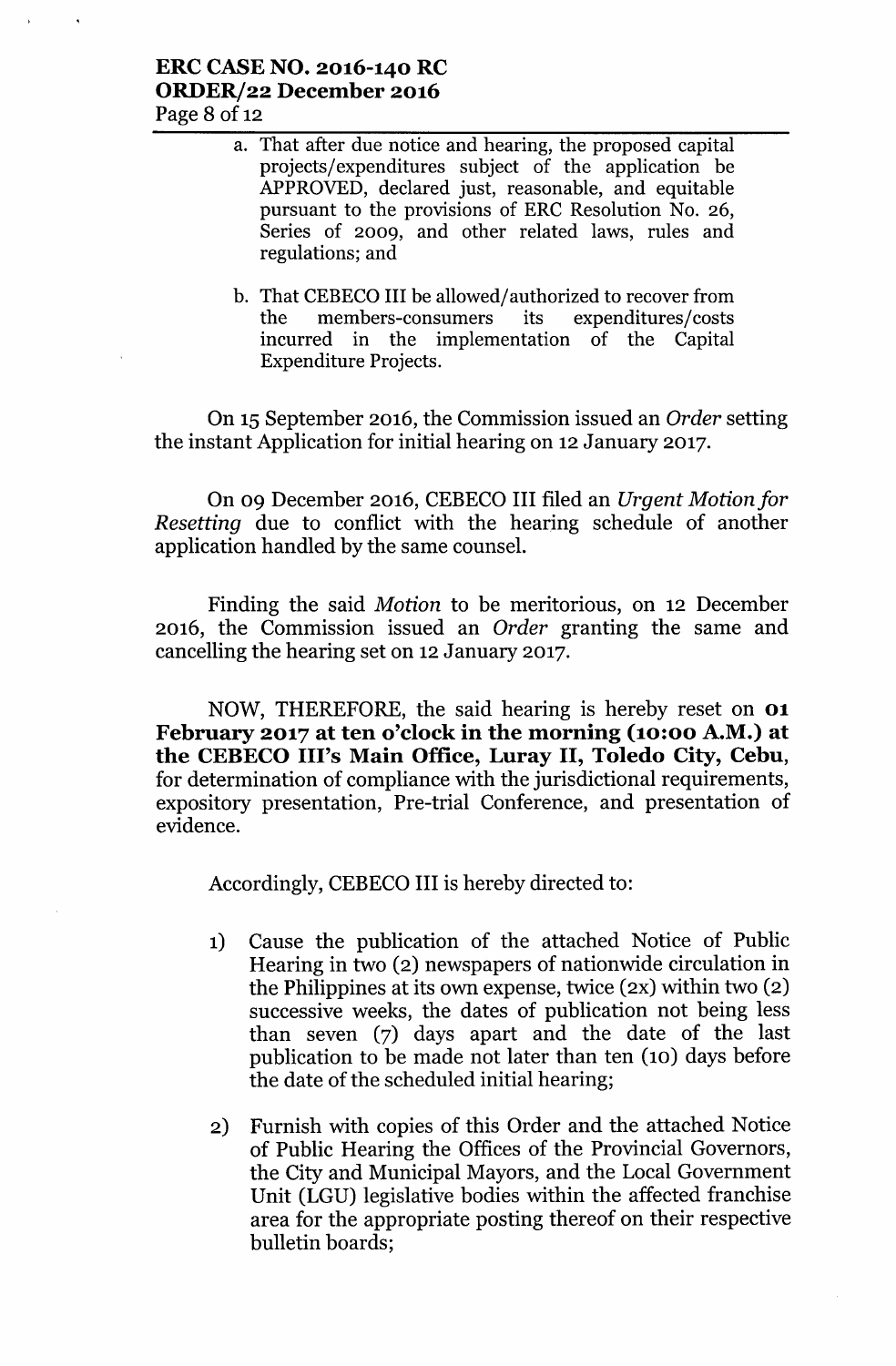- 3) Inform of the filing of the *Application,* its reasons therefor, and of the scheduled hearing thereon, the consumers within the affected franchise area, by any other means available and appropriate;
- 4) Furnish with copies of this Order and the attached Notice of Public Hearing, the Office of the Solicitor General (OSG), the Commission on Audit (COA), and the Committees on Energy of both Houses of Congress. They are hereby requested, if they so desire to send their duly authorized representatives at the scheduled hearing; and
- 5) Furnish with copies of the *Application* and its attachments all those making requests therefor, subject to reimbursement of reasonable photocopying costs.

On the date of the initial hearing, Applicant must submit to the Commission its written compliance with the aforementioned jurisdictional requirements attaching therewith, methodically arranged and duly marked the following:

- 1) The evidence of publication of the attached Notice of Public Hearing consisting of affidavits of the Editors or Business Managers of the newspapers where the said Notice of Public Hearing was published, and the complete issues of the said newspapers;
- 2) The evidence of actual posting of this Order and the attached Notice of Public Hearing consisting of certifications issued to that effect, signed by the aforementioned Governors, Mayors, and LGU legislative bodies or their duly authorized representatives, bearing the seals of their offices;
- 3) The evidence of other means employed by Applicant to inform of the filing of the *Application,* its reasons therefore, and of the scheduled hearing thereon, the consumers within the affected franchise area;
- 4) The evidence of receipt of copies of this Order and the attached Notice of Public Hearing by the Office of the Solicitor General (OSG), the Commission on Audit (COA), and the Committees on Energy of both Houses of Congress;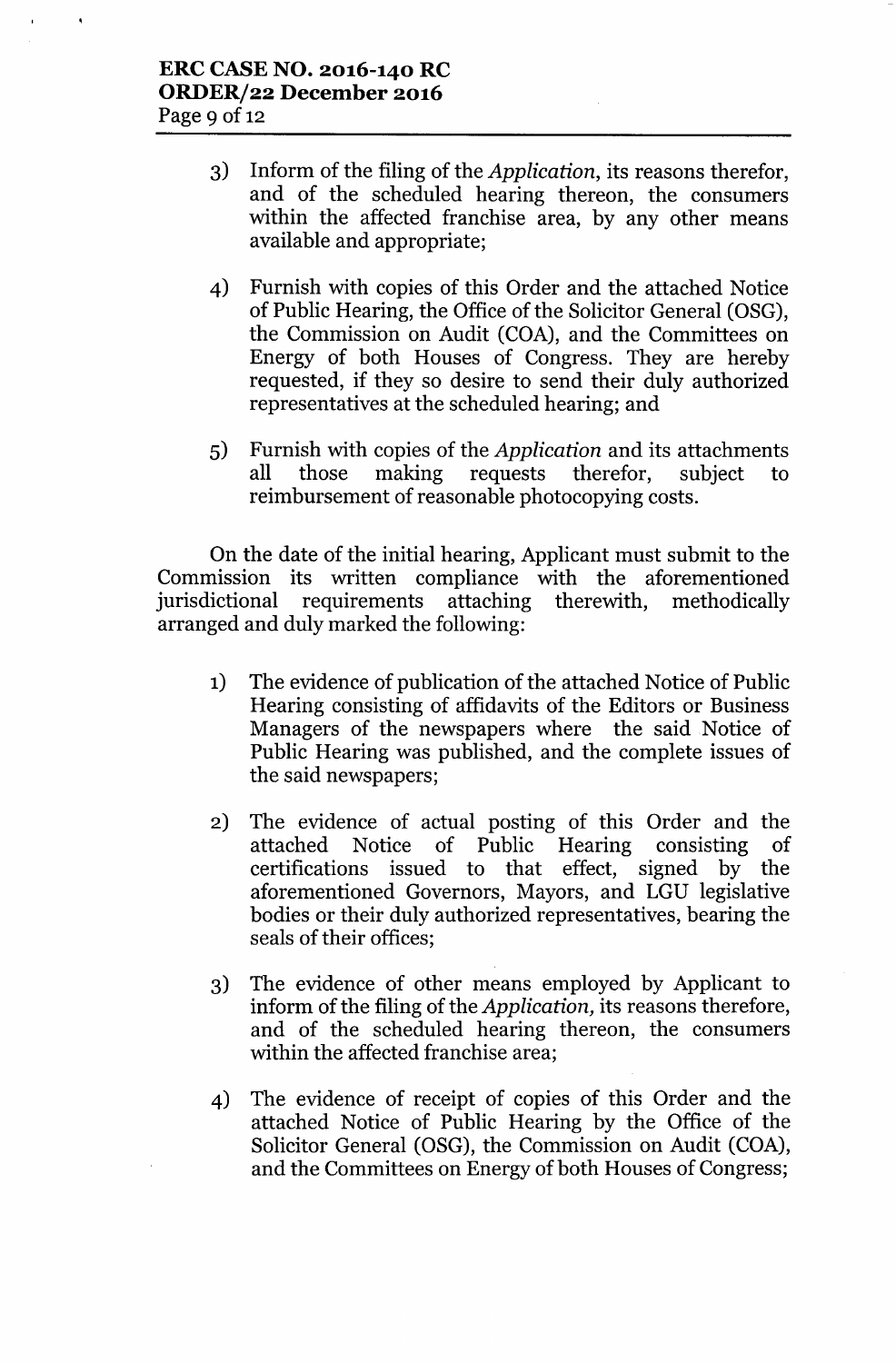#### **ERC CASE NO. 2016-140 RC ORDER/22 December 2016** Page 10 of 12

- 5) The evidence of receipt of copies of the *Application* and its attachments by all those making requests therefor, if any; and
- 6) Such other proofs of compliance with the requirements of the Commission.

Applicant and all interested parties are also required to submit, at least five (5) days before the date of initial hearing and Pre-Trial Conference, their respective Pre-Trial Briefs containing, among others:

- 1) A summary of admitted facts and proposed stipulation of facts;
- 2) The issues to be tried or resolved;
- 3) The documents or exhibits to be presented, stating the purposes and proposed markings therefore; and
- 4) The number and names of the witnesses, with their written testimonies in a Judicial Affidavit form attached to the Pretrial Brief.

Failure of Applicant to comply with the above requirements within the prescribed period shall be a ground for cancellation of the scheduled hearing, and the resetting of which shall be six (6) months from the said date of cancellation.

CEBECO III must also be prepared to make an expository presentation of the instant *Application,* aided by whatever communication medium that it may deem appropriate for the purpose, in order to put in plain words and explain, for the benefit of the consumers and other concerned parties, what the *Application* is all about and the reasons and justifications being cited in support thereof.

### SO ORDERED.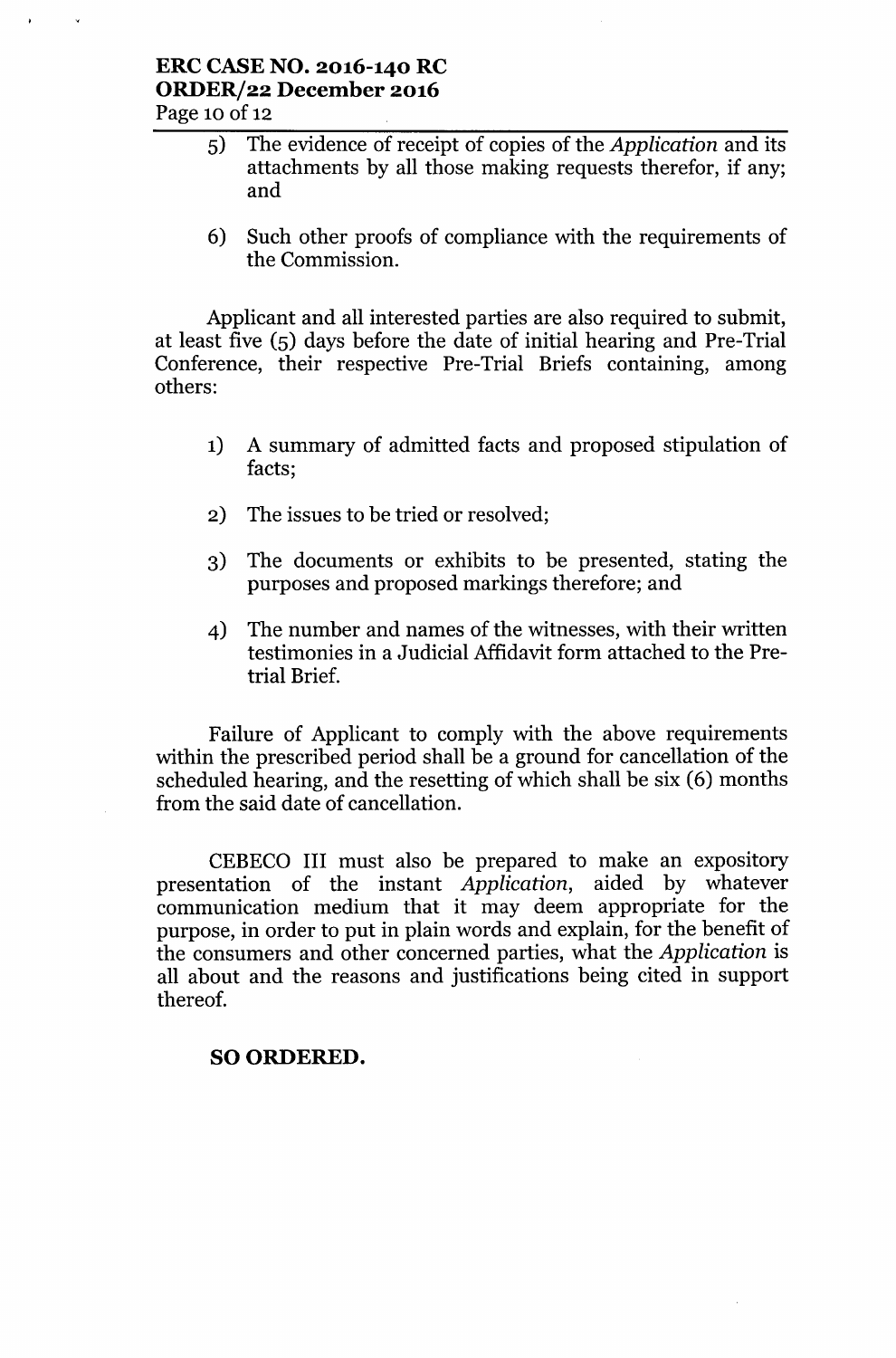#### **ERC CASE NO. 2016-140 RC ORDER/22 December 2016** Page 11 of 12

Pasig City, 22 December 2016.

FOR AND BY AUTHORITY OF THE COMMISSION THORTI<br>ISSION:<br>/<br>JIMO P

**COMMISSI NER GERONIMO D. STA. ANA** *OIC- iffiee of the Chairman and CEO*

LS: ARGYPA



Copy Furnished:

- 1. Attys. Alan c. Gaviola and Alan Byrne S. Gaviola A.C. Gaviola Law Office *Counselfor Applicant CEBECO III* Rm. 203, 2/F Crown Port View Hotel 3rd Avenue, North Reclamation Area, Cebu City
- 2. Cebu III Electric Cooperative, Inc. (CEBECO III) Luray II, Toledo City, Cebu
- 3. Office of the Solicitor General 34 Amorsolo Street, Legaspi Village Makati City, Metro Manila
- 4. Commission on Audit Commonwealth Avenue Quezon City, Metro Manila
- 5. Senate Committee on Energy GSIS Bldg., Roxas Blvd., Pasay City Metro Manila
- 6. House Committee on Energy Batasan Hills, Quezon City, Metro Manila
- 7. Office of the City Mayor City of Toledo, Cebu
- 8. Office of the Local Government Legislative Body City of Toledo, Cebu
- 9. Office of the Municipal Mayor Balamban, Cebu